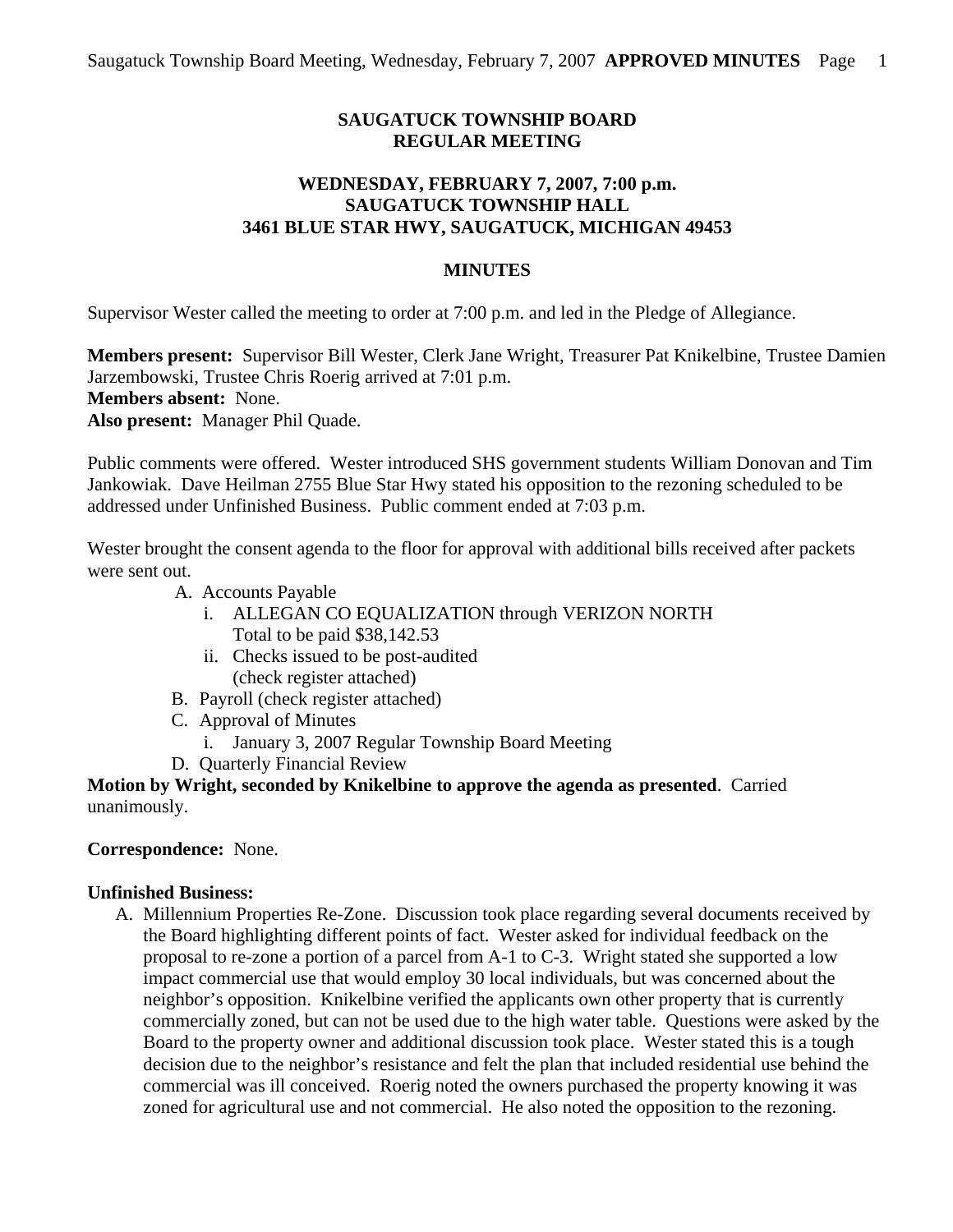Jarzembowski said he voted against the rezoning when it was before the Planning Commission and stated he still doesn't understand why they couldn't utilize their C-3 property. Having no further discussion Wester verified with Wright the proper procedure to take when addressing the request. **Motion by Jarzembowski/Roerig to enact the denial to rezone the entire parcel on the east side of Blue Star Hwy from A-1 to C-3.** Roll call vote: Wester-yes, Wright-yes, Knikelbine-yes, Roerig-yes, Jarzembowski-yes. Motion to deny the rezoning request passed 5-0. **Motion by Wright/Jarzembowski to enact the denial to rezone a portion of the parcel on the west side of Blue Star Hwy from C-3 to A-1.** Roll call vote: Roerig-yes, Knikelbine-yes, Jarzembowski-yes, Wright-yes, Wester-yes. Motion to deny the rezoning request passed 5-0. **Motion by Jarzembowski/Roerig to deny the approval to rezone a portion of the parcel on the east side of Blue Star Hwy from A-1 to C-3.** Roll call vote: Knikelbine-no, Wester-yes, Wright-no, Jarzembowski-yes, Roerig-yes. Motion to deny the rezoning request passed 3-2.

B. Cost Recovery Ordinance. Quade acknowledged both the original ordinance language and the language as amended by the Township Attorney, but stated if the original is adopted it would address the needs and remain consistent with the two cities. Roerig stated the Board desired the attorney's opinion, but noted what he returned was more than we need. General discussion took place and there was a **Motion by Wright/Knikelbine to adopt by resolution an ordinance for the purpose of recovering expenses incurred in responding to certain emergency occurrences, as originally submitted.** Motion carried unanimously and resolution declared adopted.

## **New Business:**

- A. Fire Board Representative Reggie Smith, Year in Review. Smith presented total calls for 2006 as 528, with an average response time of 4.72 minutes. He highlighted the projects and purchases and noted 6 new members are currently taking fire school. Board thanked him and asked several questions about response times and ambulance service in the area.
- B. Adopt 2007 Poverty Guidelines. **Motion by Roerig/Jarzembowski to adopt the 2007 federal poverty guidelines as presented.** Carried unanimously.
- C. Meadow Argus Light Assessment District. Wright explained developer Jeff Klemm has approached the township asking to approve a new street light assessment district for his condominium association. She explained the procedure and there was a **Motion by Roerig/Knikelbine to accept the formation of Meadow Argus Condominium Association Light Assessment District.** Carried unanimously.
- D. Road Work Order for Old Allegan Road Completion. Roerig stated he attended the annual county resurfacing meeting where they approved the completion of Old Allegan Road that has 1.9 miles within the township and then runs into Manlius past the rendering plant to  $58<sup>th</sup>$  St. He noted under the new reimbursement guidelines we are responsible for \$35,000/mile. Wright stated there remains \$66,670.85 unallocated in the road fund and we would have enough to approve the work order. **Motion by Roerig/Wright to authorize the Supervisor and Clerk to sign the road work order to complete Old Allegan Road.** Motion carried unanimously.
- E. Non-Motorized Trail Work Order. Quade stated we have received the bids for construction of the non-motorized trail, and low bidder was Triangle Excavators of Holland in the amount of \$334,451. Roerig verified we have to pay 20% or \$66,890. Quade stated the trail would be 1.7 miles from Saugatuck City limits to  $64^{th}$  Street, 10' wide and paved for bikers, hikers, or any nonmotorized use. He added the work order is through the County Road Commission. Wright asked if the public hearings have been completed. Quade stated the Engineer has met with all interested residents that will be impacted and made adjustments to the trail that are acceptable, so no further hearings are scheduled. Board discussed resurfacing, tree root growth, and other issues and